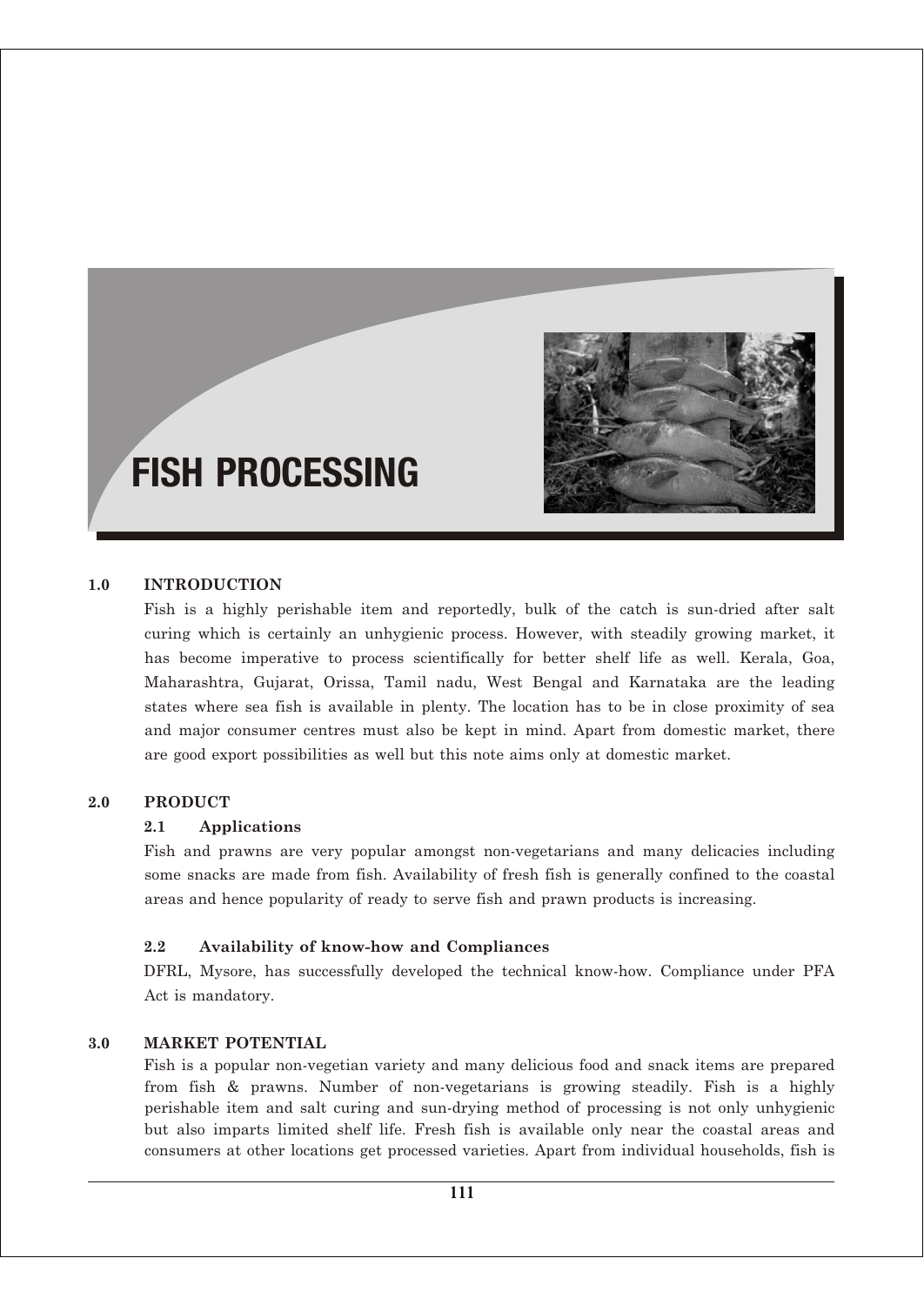regularly consumed in restaurants, canteens, clubs etc. Flight kitchens and caterers is another important segment. The Defence Purchase Department of the Govt. of India is a major bulk consumer. There are many varieties which can be processed like tuna, prawn, pomfret, mackerel and so on. Apart from institutional supplies, retailing can be undertaken with proper placement in the departmental stores, super bazars, shopping malls etc.

#### **4.0 MANUFACTURING PROCESS**

After cleaning fish in water, certain items like head, fins, tail etc. are removed and remaining parts are washed in water again to remove blood, dirt etc. Then they are cut and packed in sterilised tins. They are canned with tomato sauce, brine or oil. In case of prawns, after washing and cleaning meat is blanched in 3 to 5% brine for 8-10 minutes and then pieces are canned. Then these cans are subjected to live steam in the exhaust box at a temperature of around  $80-90^\circ$  C for 15-20 minutes. Exhausted cans are immediately sealed air tight and treated in retort at a pressure of 10 to 15 lbs for 30 to 90 minutes. Pressure and processing time depends upon size of cans and products. Cans taken out from retort need to be cooled as early as possible. The net yield is around 65%.

#### **5.0 CAPITAL INPUTS**

#### **5.1 Land and Building**

A plot of land of around 250 sq.mtrs. with built up area of 125 sq.mtrs. can accommodate processing equipments. Washing and cleaning (dressing) can be undertaken outside the main building with asbestos sheet roofing and water tanks. Land may cost Rs.75,000/- whereas cost of construction is assumed to be Rs. 3.50 lacs including washing area.

#### **5.2 Machinery**

To install annual rated capacity of 200 tonnes with 330-340 days and around 12 hours working, following machines shall be needed:

| <b>Item</b>                                                                                     | Qty.         | Price (Rs.) |
|-------------------------------------------------------------------------------------------------|--------------|-------------|
| Oil-fired Boiler                                                                                |              | 1,25,000    |
| Autoclave complete with pressure gauges,<br>safety valves, electricals etc.                     | $\mathbf{1}$ | 60,000      |
| Double-seamer complete with all accessories                                                     | 1            | 70,000      |
| SS Make blanching tank with steam heating pipe etc.                                             | 1            | 25,000      |
| Straight line type exhaust box complete with<br>heating pipe, reduction gear, electricals etc.  | $\mathbf{1}$ | 90,000      |
| Straight-line type exdhaust box complete with<br>heating pipe, reduction gear, electricals etc. | $\mathbf{1}$ | 90,000      |
| Canning Retort                                                                                  | 1            | 70,000      |
| Can reformer with flanger                                                                       | $\mathbf{1}$ | 80,000      |
| SS Vessels, weighing-scales, cooling tanks,<br>laboratory instruments, etc.                     |              | 1,00,000    |
|                                                                                                 | Total        | 6,20,000    |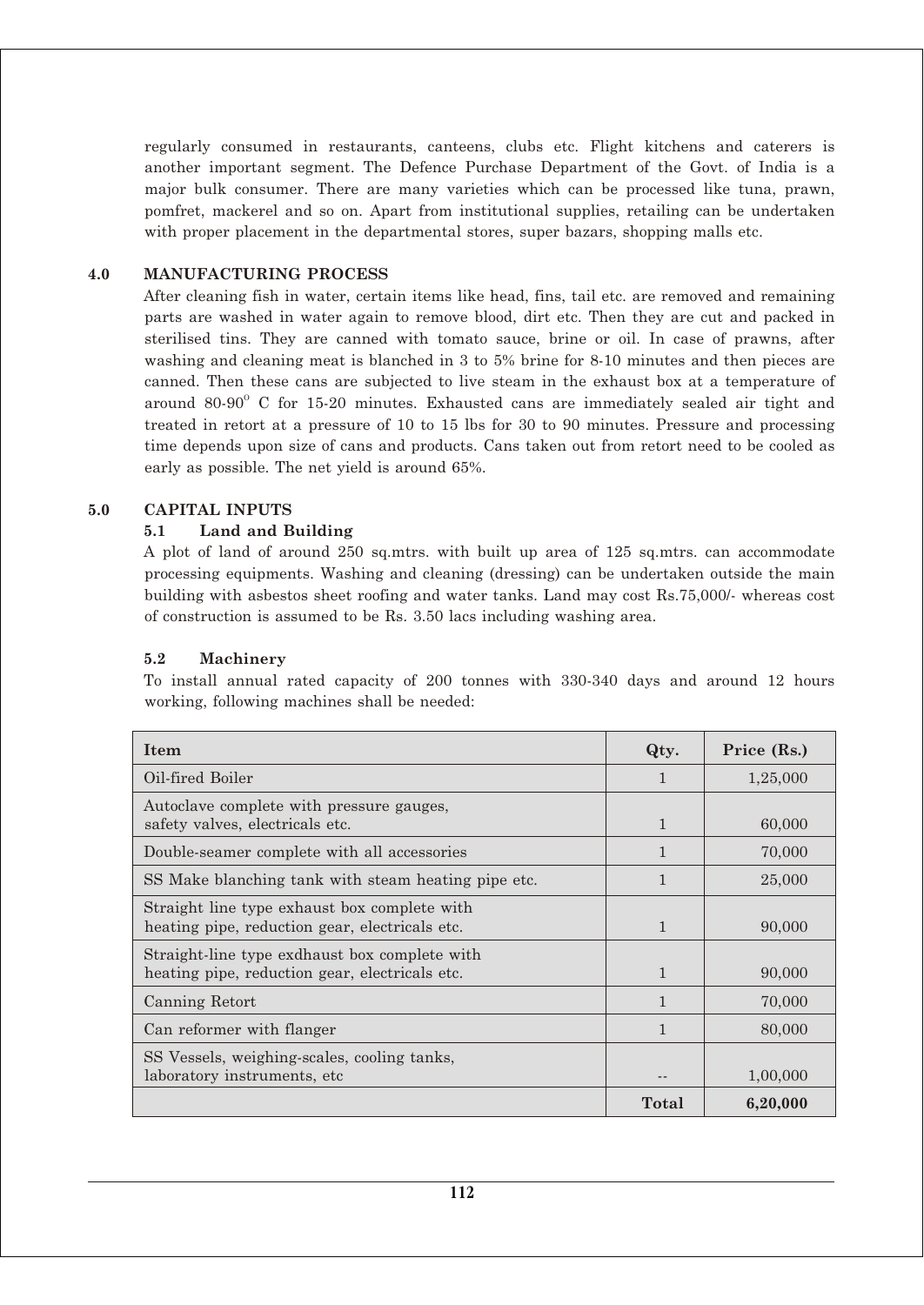## **5.3 Miscellaneous Assets**

Other assets like furniture & fixtures, storage racks, plastic crates and tubs, SS utensils, office equipments, packing tables etc. shall be needed for which a provision of Rs. 1.50 lacs is made.

#### **5.4 Utilities**

Total power requirement shall be 60 HP whereas boiler would need oil. Everyday water requirement would be 5000 ltrs.

## **5.5 Raw and Packing Materials**

The all-important raw material would be good quality fresh fish & prawns. Tomato sauce or edible oil or brine shall be needed in small quantity. Empty cans of suitable size, lables, cartons, box strapping etc. shall be the packing material.

## **6.0 MANPOWER REQUIREMENTS**

| Particulars          | Nos.           | Monthly<br>Salary (Rs.) | <b>Total Monthly</b><br>Salary (Rs.) |
|----------------------|----------------|-------------------------|--------------------------------------|
| Machine Operators    | $\mathbf{2}$   | 3,000                   | 6,000                                |
| Skilled Workers      | $\mathbf{2}$   | 2,500                   | 5,000                                |
| Semi-skilled Workers | $\overline{4}$ | 1,750                   | 7,000                                |
| Helpers              | $\overline{4}$ | 1,250                   | 5,000                                |
| Salesman             |                | 2,500                   | 2,500                                |
|                      |                | Total                   | 25,500                               |

#### **7.0 TENTATIVE IMPLEMENTATION SCHEDULE**

| Activity                                                          | Period (in months) |
|-------------------------------------------------------------------|--------------------|
| Application and sanction of loan                                  |                    |
| Site selection and commencement of civil work                     |                    |
| Completion of civil work and placement of<br>orders for machinery |                    |
| Erection, installation and trial runs                             |                    |

## **8.0 DETAILS OF THE PROPOSED PROJECT**

## **8.1 Land and Building**

| <b>Particulars</b> | Area (Sq.Mtrs) | $Cost$ (Rs.) |
|--------------------|----------------|--------------|
| Land               | 250            | 75,000       |
| Building           | 125            | 3,50,000     |
|                    | <b>Total</b>   | 4,25,000     |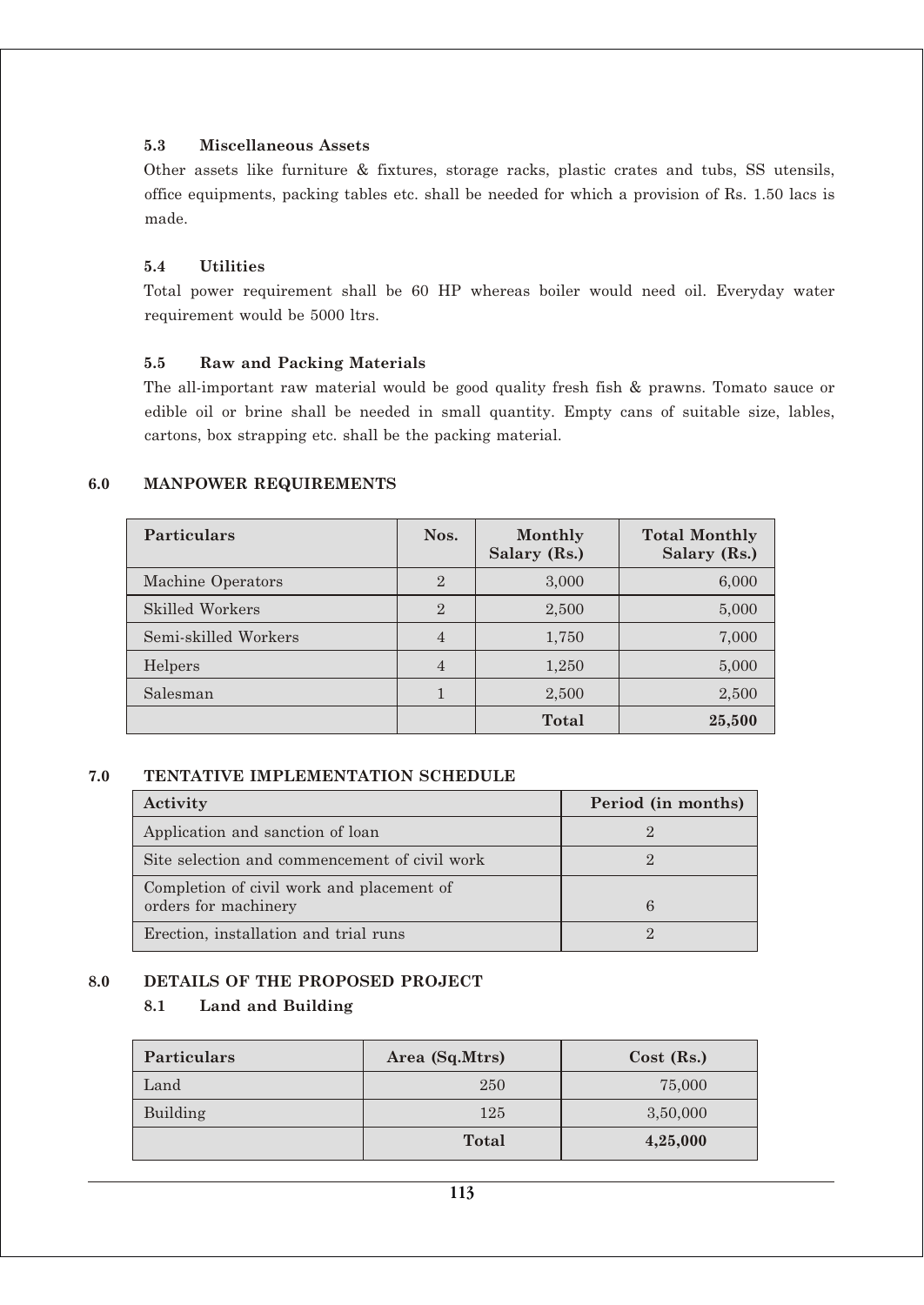## **8.2 Machinery**

The total cost of machinery is estimated to be Rs. 6.20 lacs as explained earlier.

#### **8.3 Miscellaneous Assets**

The total cost under this head is likely to be Rs. 1.50 lacs as stated before.

## **8.4 Preliminary & Pre-operative Expenses**

There will be many pre-production expenses like registration, establishment and administrative charges, travelling, consultation, interest during implementation, trial runs etc. for which an amount of Rs.1.25 lacs is provided for.

# **8.5 Working Capital Requirements**

At 60% capacity utilisation in the first year, the working capital needs shall be as under:

|                                   |                     |         |       |             | (Rs. in lacs)    |
|-----------------------------------|---------------------|---------|-------|-------------|------------------|
| Particulars                       | Period              | Margin  | Total | <b>Bank</b> | <b>Promoters</b> |
| <b>Stock of Packing Materials</b> | 1 Month             | 30%     | 1.30  | 0.90        | 0.40             |
| <b>Stock of Finished Goods</b>    | $\frac{1}{2}$ Month | 25%     | 3.80  | 2.85        | 0.95             |
| Receivables                       | $\frac{1}{2}$ Month | 25%     | 5.20  | 3.90        | 1.30             |
| Other Expenses                    | 1 Month             | $100\%$ | 0.50  | $- -$       | 0.50             |
|                                   |                     | Total   | 10.80 | 7.65        | 3.15             |

| 8.6 | Cost of the Project & Means of Financing | (Rs. in lacs) |
|-----|------------------------------------------|---------------|
|     |                                          |               |

| Item                                                                      | Amount |
|---------------------------------------------------------------------------|--------|
| Land and Building                                                         | 4.25   |
| Machinery                                                                 | 6.20   |
| Miscellaneous Assets                                                      | 1.50   |
| P&P Expenses                                                              | 1.25   |
| Contingencies $\omega$ 10% on Land and Building $\&$<br>Plant & Machinery | 1.05   |
| Working Capital Margin                                                    | 3.15   |
| Total                                                                     | 17.40  |
| <b>Means of Finance</b>                                                   |        |
| Promoters' Contribution                                                   | 5.10   |
| Term Loan from Bank/FI                                                    | 12.30  |
| Total                                                                     | 17.40  |
| Debt Equity Ratio                                                         | 2.31:1 |
| Promoters' Contribution                                                   | 29%    |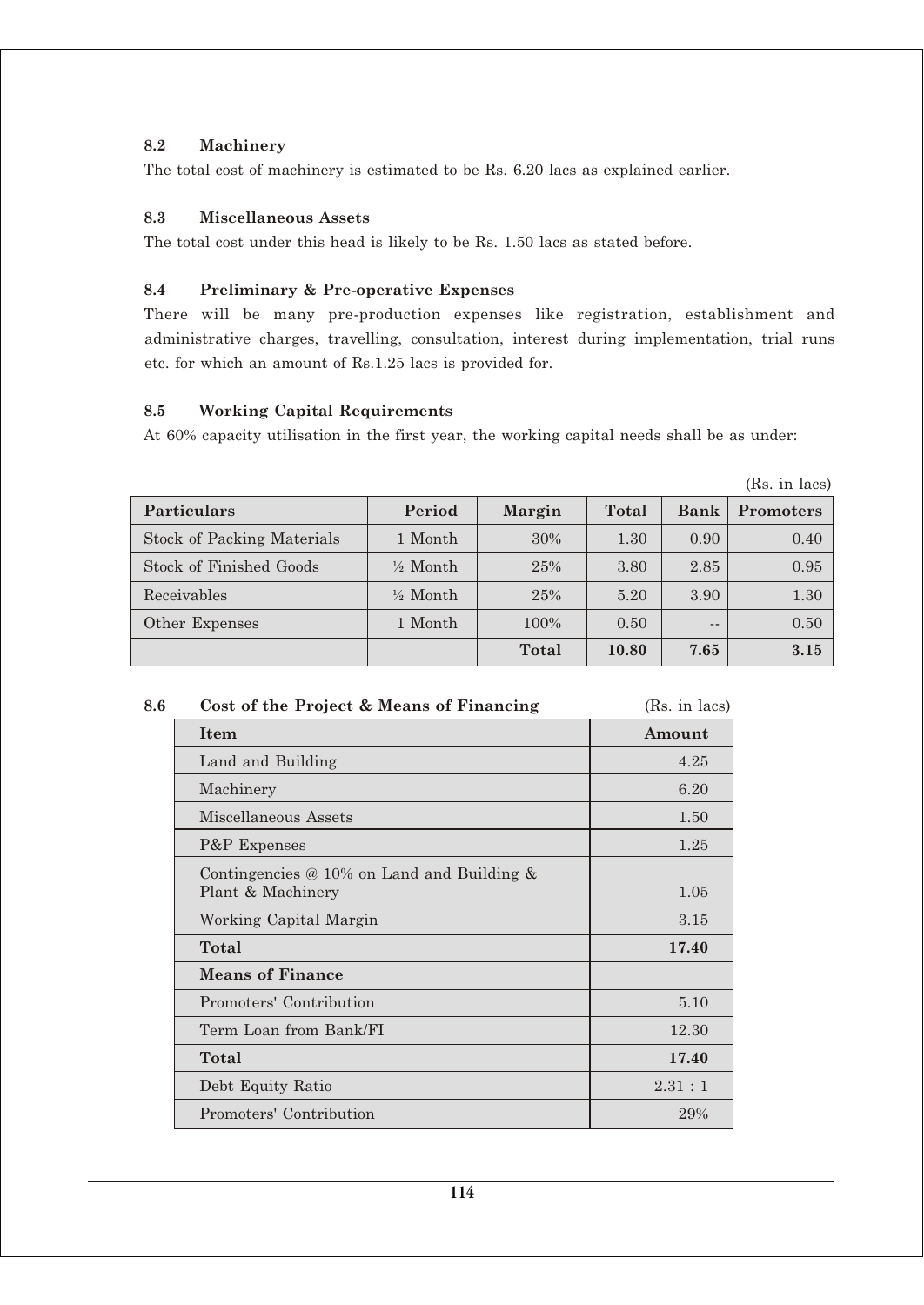Financial assistance in the form of grant is available from the Ministry of Food Processing Industries, Govt. of India, towards expenditure on technical civil works and plant and machinery for eligible projects subject to certain terms and conditions.

# **9.0 PROFITABILITY CALCULATIONS**

# **9.1 Production Capacity & Build-up**

As against the annual rated of 200 tonnes, the plant is expected to operate at 60% in the first year and 75% thereafter.

## **9.2 Sales Revenue at 100%**

The selling price would largely depend upon the variety of fish/prawns. But on an average, it is taken as Rs.160/- per kg. or Rs. 1.60 lacs per ton. Assuming 65% yield, the total sales at 100% would be Rs. 208.00 lacs.

# **9.3 Raw and Packing Materials Required at 100%**

Price of fresh fish/prawn would differ from variety to variety but average price is taken as Rs.60,000/- per ton and thus total cost of 200 tonnes would be Rs. 120.00 lacs and other materials would cost around Rs.6.00 lacs. Cost of packing materials would be Rs.12,000/- per ton of finished goods or Rs.15.60 lacs. Thus, total raw and packing materials cost at 100% would be Rs 141.60 lacs.

## **9.4 Utilities**

Annual cost of utilities at 100% would be Rs.3.00 lacs.

## **9.5 Selling Expenses**

A provision of 20% of sales income is made to take care of expenses like selling commission, transportation, publicity, free sampling etc.

## **9.6 Interest**

Interest on term loan of Rs. 12.30 lacs is computed @ 12% per annum assuming repayment in 5 years including a moratorium period of 1 year whereas on working capital loan from bank it is calculated @ 14% per annum.

## **9.7 Depreciation**

It is calculated @ 10% on building & 15% on machinery & miscellaneous assets on WDV basis.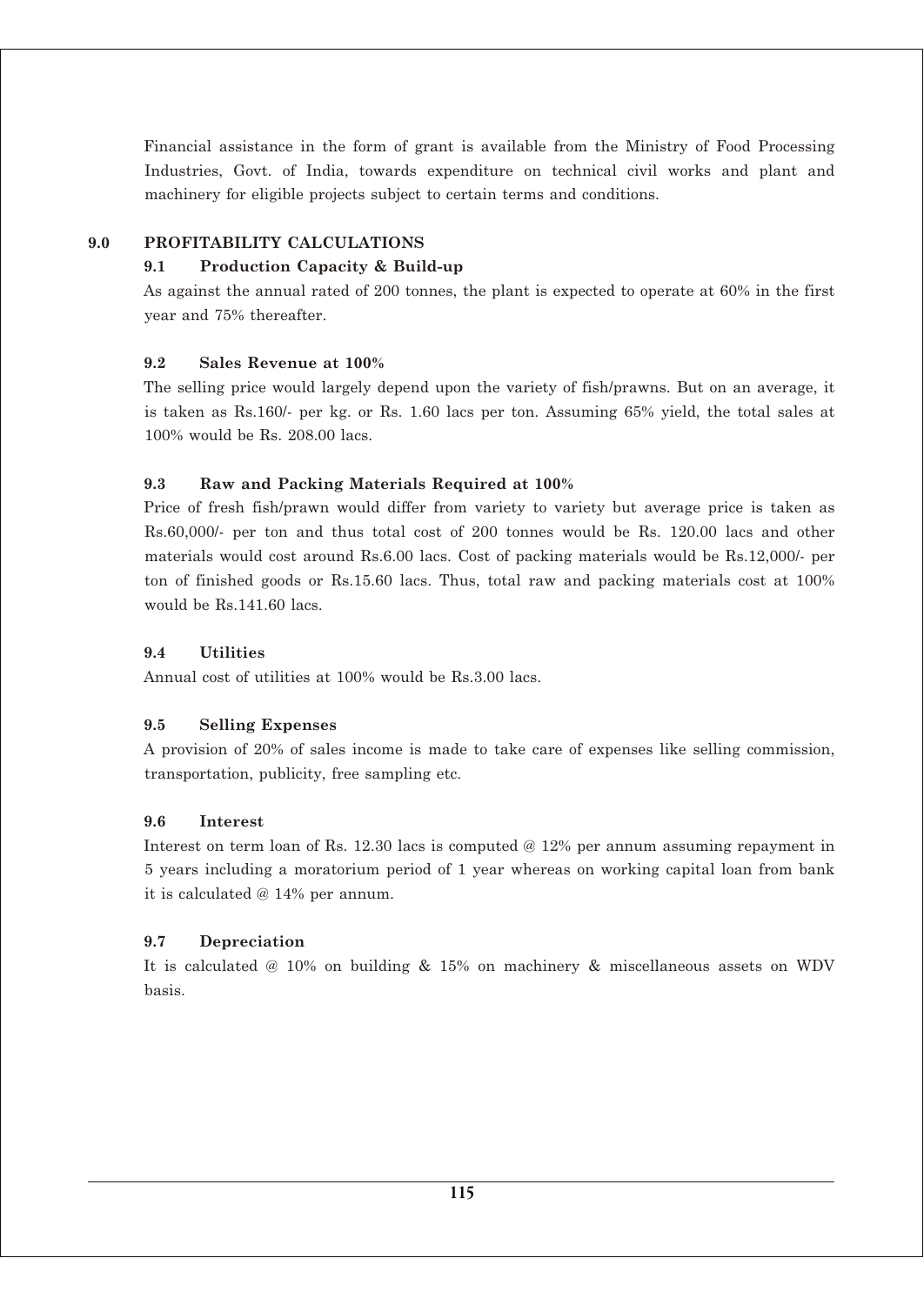# **10.0 PROJECTED PROFITABILITY**

(Rs. in lacs)

| No.         | <b>Particulars</b>                    | 1st Year           | 2nd Year |
|-------------|---------------------------------------|--------------------|----------|
| $\bf{A}$    | <b>Installed Capacity</b>             | --- 200 Tonnes --- |          |
|             | Capacity Utilisation                  | 60%                | 75%      |
|             | <b>Sales Realisation</b>              | 124.80             | 156.00   |
| B           | <b>Cost of Production</b>             |                    |          |
|             | Raw and Packing Materials             | 84.96              | 106.20   |
|             | <b>Utilities</b>                      | 1.80               | 2.25     |
|             | Salaries                              | 3.06               | 3.60     |
|             | Stores and Spares                     | 0.60               | 0.80     |
|             | Repairs & Maintenance                 | 0.75               | 0.90     |
|             | Selling Expenses @ 20%                | 24.96              | 31.20    |
|             | Administrative Expenses               | 0.72               | 1.00     |
|             | <b>Total</b>                          | 116.85             | 145.95   |
| $\mathbf C$ | Profit before Interest & Depreciation | 7.95               | 10.05    |
|             | Interest on Term Loan                 | 1.32               | 1.07     |
|             | Interest on Working Capital           | 1.07               | 1.35     |
|             | Depreciation                          | 1.50               | 1.30     |
|             | Profit before Tax                     | 4.06               | 6.33     |
|             | Income-tax @ 20%                      | 0.81               | 1.27     |
|             | Profit after Tax                      | 3.25               | 5.06     |
|             | Cash Accruals                         | 4.75               | 6.36     |
|             | Repayment of Term Loan                | $ -$               | 2.75     |

# **11.0 BREAK-EVEN ANALYSIS** (Rs. in lacs)

| N <sub>o</sub> | Particulars                | Amount |        |
|----------------|----------------------------|--------|--------|
| [A]            | <b>Sales</b>               | 124.80 |        |
| [B]            | Variable Costs             |        |        |
|                | Raw and Packing Materials  | 84.96  |        |
|                | Utilities (70%)            | 1.26   |        |
|                | Salaries (70%)             | 2.15   |        |
|                | Stores & Spares            | 0.60   |        |
|                | Selling Expenses (70%)     | 17.50  |        |
|                | Admn Expenses (50%)        | 0.36   |        |
|                | Interest on WC             | 1.07   | 107.90 |
| [C]            | Contribution [A] - [B]     |        | 16.90  |
| [D]            | <b>Fixed Cost</b>          |        | 10.44  |
| [E]            | Break-Even Point [D] = [C] |        | 62%    |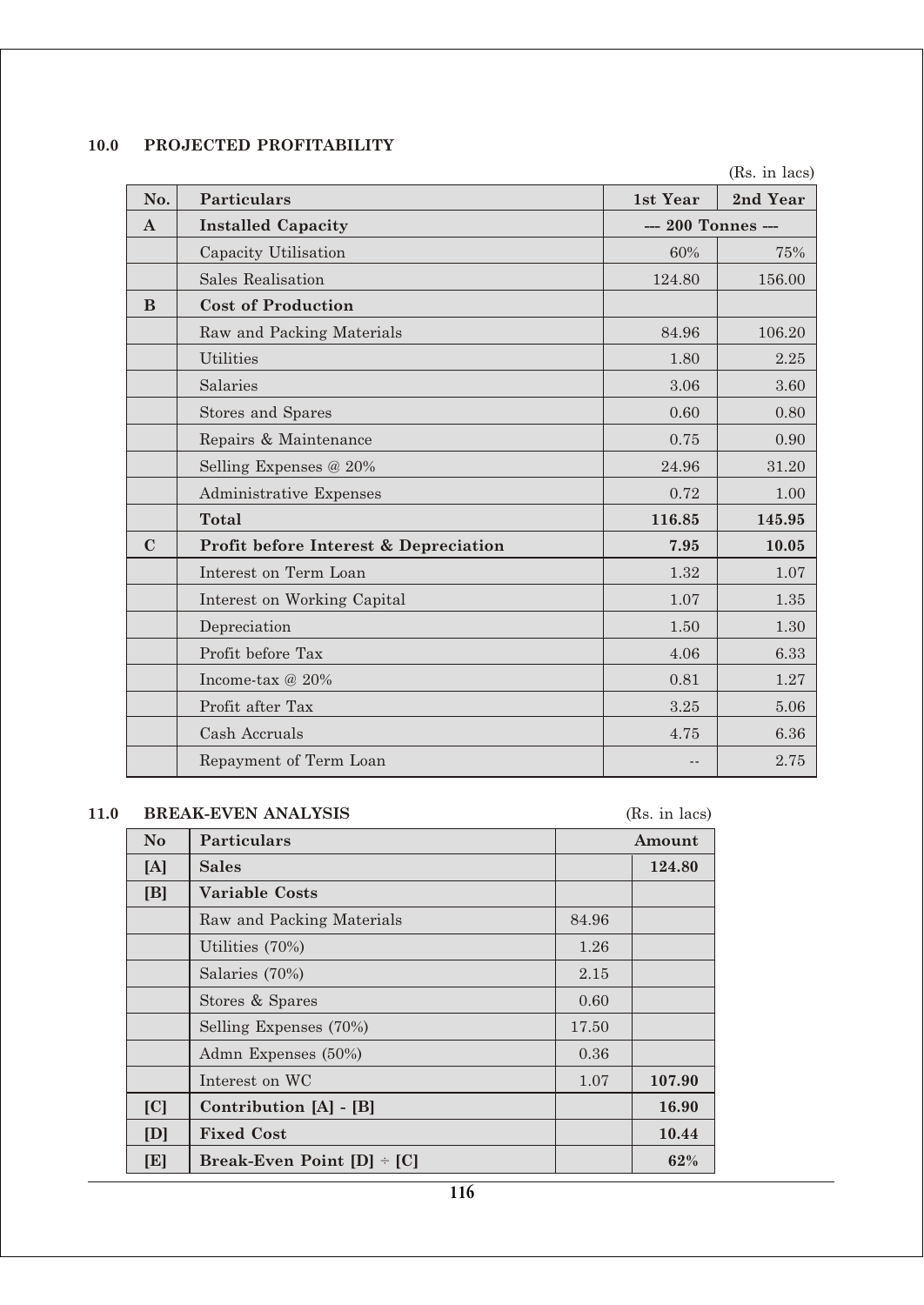# **Financial Leverage**

 $=$  EBIT/EBT  $= 6.45 \div 4.06$  $= 1.59$ 

# **Operating Leverage**

= Contribution/EBT

 $= 16.90 \div 4.06$ 

 $= 4.16$ 

# **Degree of Total Leverage**

 $=$  FL/OL  $\,$  $= 1.59 \div 4.16$  $= 0.38$ 

# **[B] Debt Service Coverage Ratio (DSCR)**

(Rs. in lacs)

| <b>Particulars</b>  | 1st Yr   | 2nd Yr | 3rd Yr | 4th Yr | 5th Yr |
|---------------------|----------|--------|--------|--------|--------|
| Cash Accruals       | 4.75     | 6.36   | 6.73   | 7.08   | 7.39   |
| Interest on TL      | 1.32     | 1.07   | 0.74   | 0.42   | 0.22   |
| Total [A]           | 6.07     | 7.43   | 7.47   | 7.50   | 7.61   |
| Interest on TL      | 1.32     | 1.07   | 0.74   | 0.42   | 0.22   |
| Repayment of TL     |          | 3.10   | 3.10   | 3.10   | 3.00   |
| Total [B]           | 1.32     | 4.17   | 3.84   | 3.52   | 3.22   |
| $DSCR [A] \div [B]$ | 4.60     | 1.73   | 1.94   | 2.00   | 2.35   |
| <b>Average DSCR</b> | $2.52 -$ |        |        |        |        |